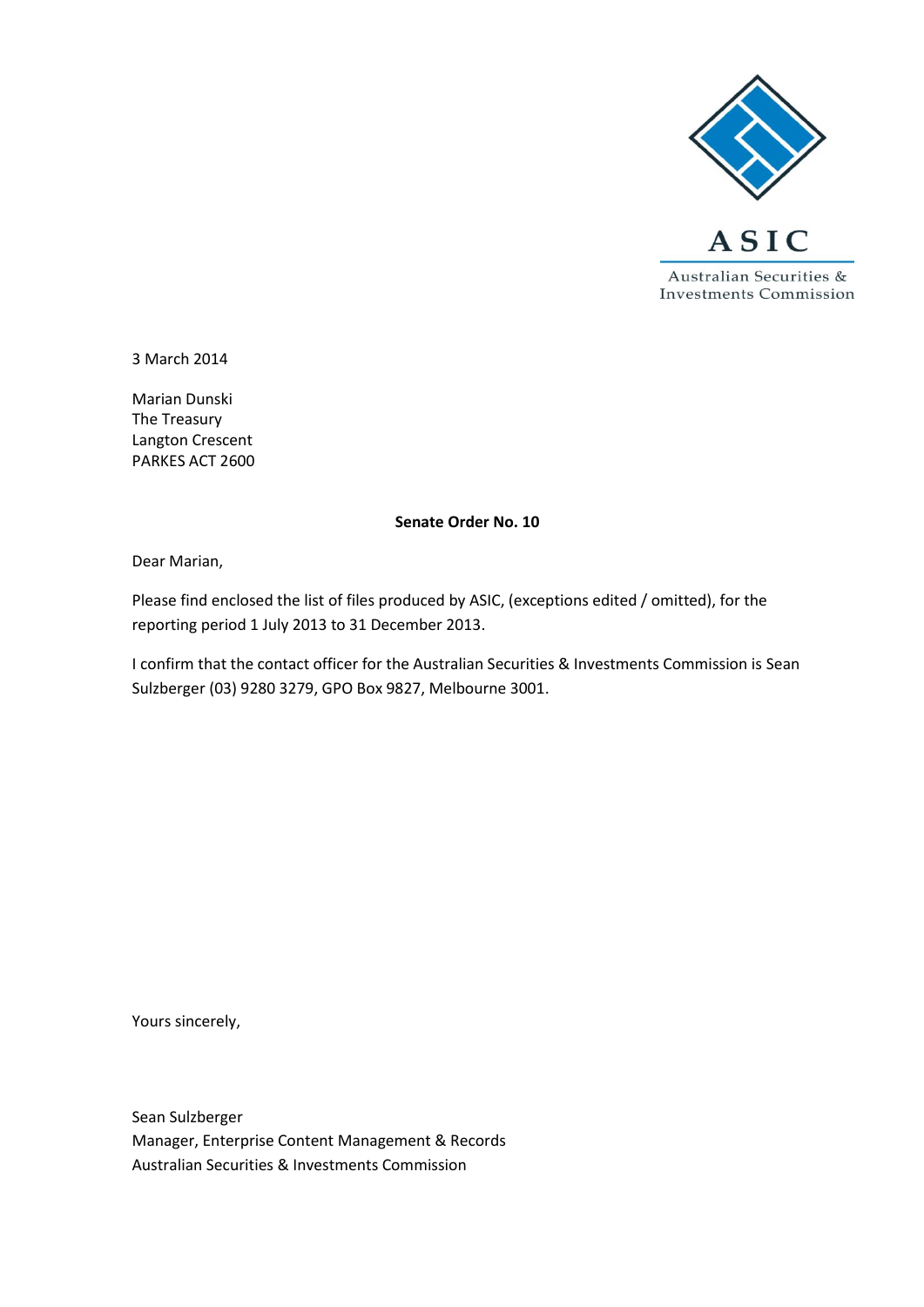

# **SENATE ORDER NO. 10**

## **AUSTRALIAN SECURITIES AND INVESTMENTS COMMISSION**

*Indexed agency file lists created between 1 July 2013 and 31 December 2013*

**Agency Contact: Sean Sulzberger (03) 9280 3279 sean.sulzberger@asic.gov.au Website:** [http://www.asic.gov.au](http://www.asic.gov.au/)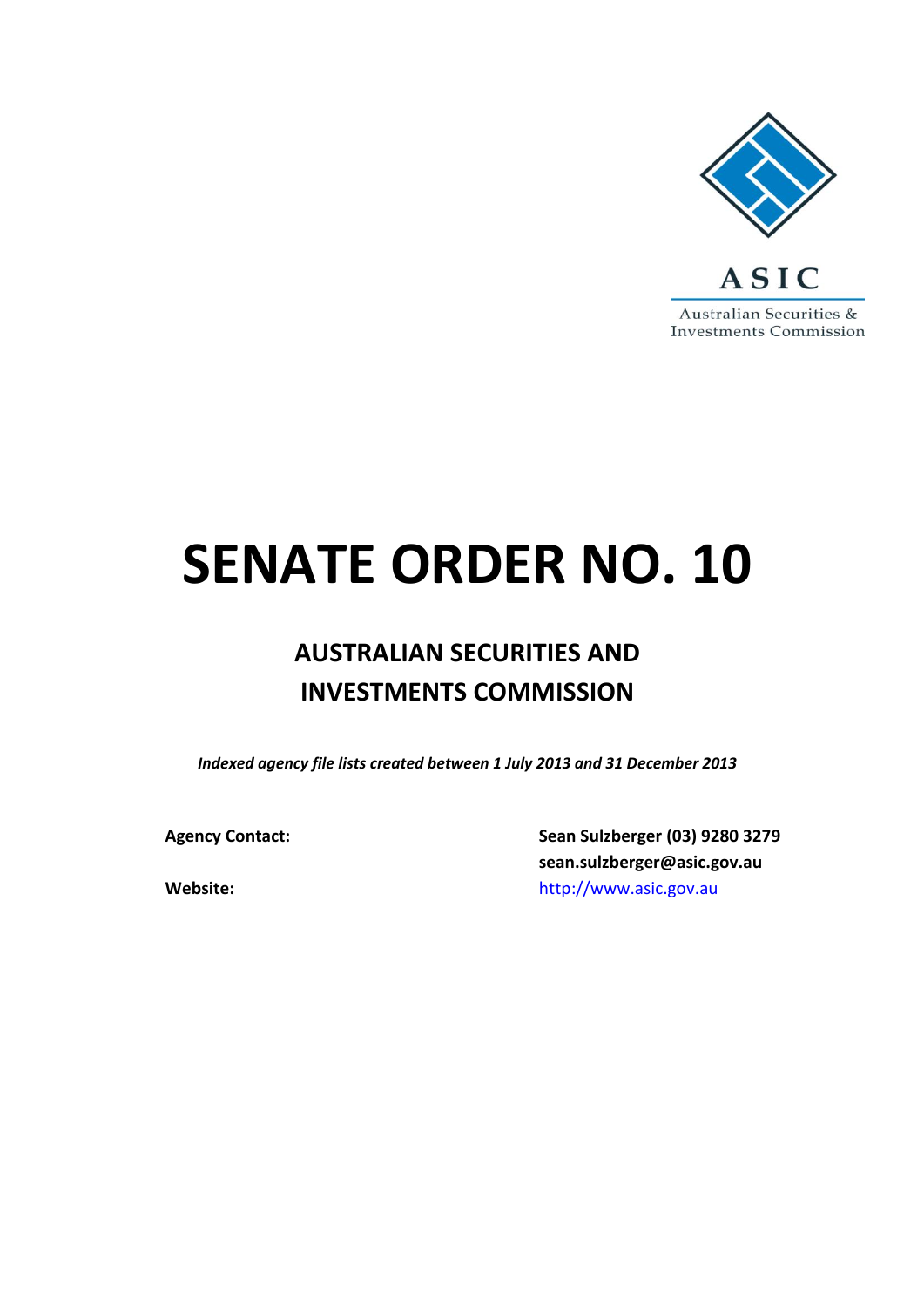#### **PHYSICAL FILES**

| <b>File Number</b> | <b>File Name</b>                                                                                                                                                     |  |
|--------------------|----------------------------------------------------------------------------------------------------------------------------------------------------------------------|--|
| FSR 2013/014272    | FOS SYSTEMIC ISSUE - CREDIT CARD: APPLICATION OF INTEREST RATE                                                                                                       |  |
| FSR 2013/015887    | ### ### ### ### ### ### - SUPERANNUATION & DEFERRED ANNUITIES REVIEW                                                                                                 |  |
| FSR 2013/015962    | 2013/2014 FINANCIAL ADVISERS LIFE INSURANCE CHURNING PROJECT                                                                                                         |  |
| FSR 2013/016483    | 2013/2014 FINANCIAL ADVISERS PROACTIVE FOFA VISITS PROJECT                                                                                                           |  |
| FSR 2013/016678    | FUTURE OF FINANCIAL ADVICE - SCALABILITY                                                                                                                             |  |
| FSR 2013/016681    | FUTURE OF FINANCIAL ADVICE - SCALABILITY SUBMISSION CP182                                                                                                            |  |
| FSR 2013/016685    | FUTURE OF FINANCIAL ADVICE - SCALABILITY SCALED ADVICE FOR FILE                                                                                                      |  |
| FSR 2013/016687    | FUTURE OF FINANCIAL ADVICE - SCALABILITY CP182, CP183 CONSULTATION MEETINGS SEPT / OCT 2012                                                                          |  |
| FSR 2013/016691    | FUTURE OF FINANCIAL ADVICE - SCALABILITY SCALED ADVICE 2012 AND RPG                                                                                                  |  |
| FSR 2013/016692    | FUTURE OF FINANCIAL ADVICE - SCALABILITY                                                                                                                             |  |
| FSR 2013/016693    | FUTURE OF FINANCIAL ADVICE - SCALABILITY                                                                                                                             |  |
| FSR 2013/016878    | INSOLVENCY LAW REFORM PROJECT - REVIEW OF LIQUIDATOR APPLICATION<br>FORM, REGISTRATION KIT AND RG 186 (LICENSING INVOLVEMENT)                                        |  |
|                    | AFS REVIEW PROJECT - PAPERS TO STEERING COMMITTEE RE MILESTONES,                                                                                                     |  |
| FSR 2013/016927    | KPI, ADDITIONAL REPORTING & THE REFUSAL PROCESS - AND DETAILS OF CHANGES NEEDED TO FSLS                                                                              |  |
| FSR 2013/016937    | DOCUMENTS RELATING TO SETTING UP CLS & PROCEDURES ETC. REGARDING AUSTRALIAN<br><b>CREDIT LICENCE APPLICATIONS</b>                                                    |  |
| FSR 2013/016944    | REVIEW OF AFS LICENSING KIT - 2009                                                                                                                                   |  |
| FSR 2013/019517    | PRIVACY STOCKTAKE RE: 398/13                                                                                                                                         |  |
| FSR 2013/019937    | NEW LICENSEE VISITATION PROJECT 2013/14 (VICTORIA)                                                                                                                   |  |
| FSR 2013/021815    | ### ### ADVERTISING                                                                                                                                                  |  |
| FSR 2013/022876    | RG126 COMPENSATION ARRANGEMENTS DISCHARGE OF SECURITY BONDS                                                                                                          |  |
| FSR 2013/023833    | ### ####### LIMITED                                                                                                                                                  |  |
| FSR 2013/024979    | ### ### ### ### COMPARISON RATE ADVERTISING                                                                                                                          |  |
| FSR 2013/026181    | FS65 CANCELLATIONS OF AUSTRALIAN FINANCIAL SERVICES LICENCES                                                                                                         |  |
| FSR 2013/027399    | <b>CHANGE OF CONTROL OR OWNERSHIP - FS22</b>                                                                                                                         |  |
| PMR 2013/014041    | ### DOCUMENTS REVIEWS                                                                                                                                                |  |
| PMR 2013/014071    | IMS INDUSTRY LIAISON                                                                                                                                                 |  |
| PMR 2013/014073    | MIR HARMONISATION - MRT PRT REVIEW OF DOCUMENTS                                                                                                                      |  |
| PMR 2013/014338    | ASIC DERIVATIVE TRADE REPOSITORY RULES 2013: SIGNED INSTRUMENT                                                                                                       |  |
| PMR 2013/014340    | ASIC DERIVATIVE TRANSACTION RULES (REPORTING) 2013: SIGNED INSTRUMENT                                                                                                |  |
| PMR 2013/014559    | <b>CORPORATIONS REGULATION 7.5.88</b>                                                                                                                                |  |
| PMR 2013/014684    | RISK BASED SURVEILLANCE PHASE 2 - GENERAL PROJECT FINANCIAL SERVICES                                                                                                 |  |
| PMR 2013/014786    | ### ## OPERATING RULES - NEW ZEALAND ELECTRICITY FUTURES AND OPTIONS CONTRACTS                                                                                       |  |
| PMR 2013/014824    | <b>BUSINESS LIAISON &amp; ENGAGEMENT - ###</b>                                                                                                                       |  |
| PMR 2013/015230    | ### #, ### # AND### # (#######) FORMAL LODGEMENT OF TECHNICAL AMENDMENTS TO OPERATING<br>RULES: ADMISSION OF ADI'S, NTA DEFINITIONS & DUAL REPORTING & MULTIPLE PIDS |  |
| PMR 2013/016148    | FINANCIAL RESOURCES REQUIREMENTS PROJECT                                                                                                                             |  |
| PMR 2013/016204    | SURVEY ON THE QUALITY OF FINANCIAL PLANNING ADVICE (REP 18) RELEASED FEB 2003                                                                                        |  |
| PMR 2013/016205    | SHADOW SHOPPING STUDY OF RETIREMENT ADVICE (REP 69) RELEASED APRIL 2006                                                                                              |  |
| PMR 2013/016222    | ### NOTE TRUST                                                                                                                                                       |  |
| PMR 2013/016228    | ### ### LLP EXEMPTION REPORTING CONDITIONS                                                                                                                           |  |
| PMR 2013/016241    | SHADOW SHOPPING STUDY OF RETIREMENT ADVICE (REP 279) RELEASED MARCH 2012 PART 1 OF 5                                                                                 |  |
| PMR 2013/016242    | SHADOW SHOPPING STUDY OF RETIREMENT ADVICE (REP 279) RELEASED MARCH 2012 PART 2 OF 5                                                                                 |  |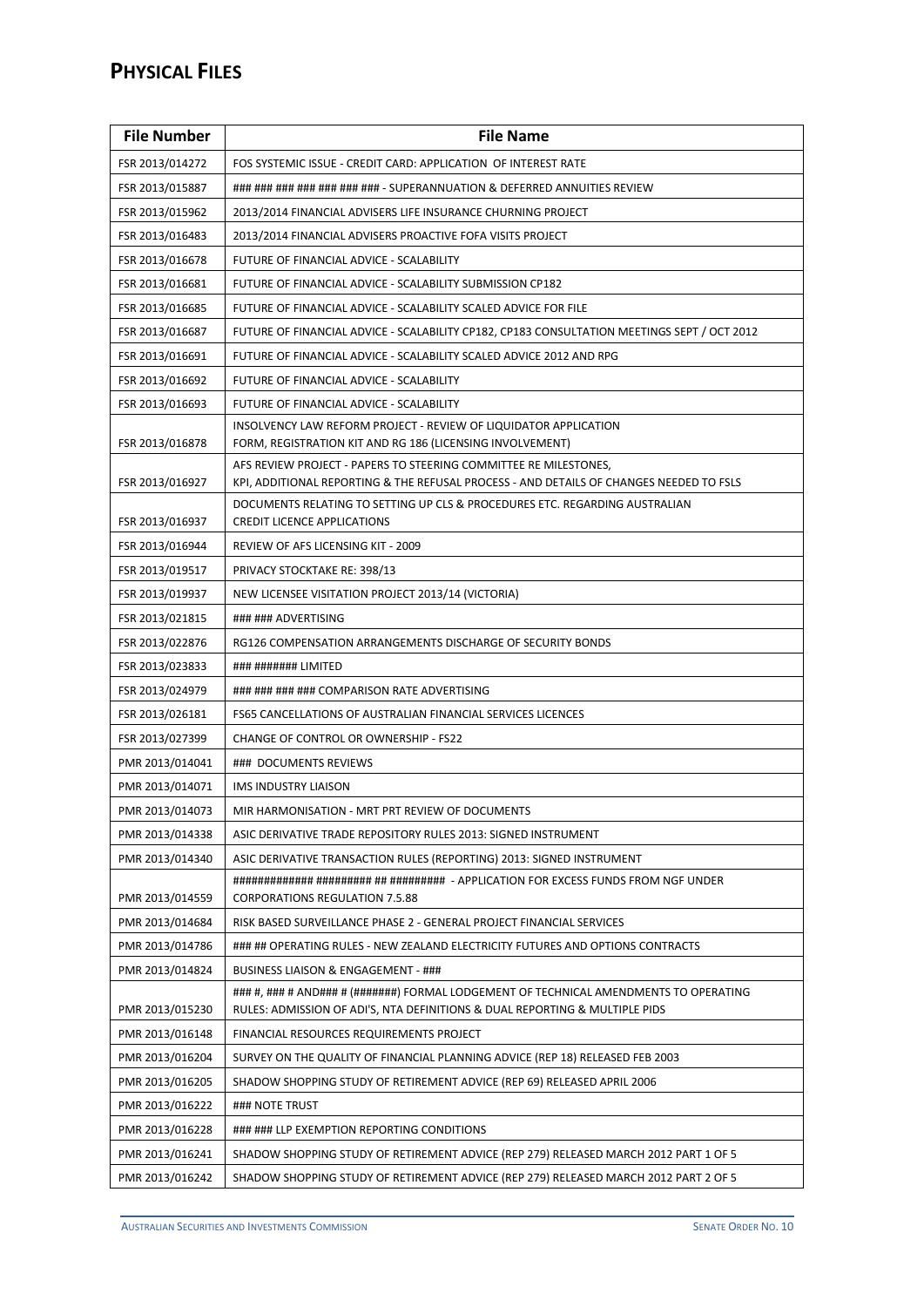| <b>File Number</b> | <b>File Name</b>                                                                                                 |  |
|--------------------|------------------------------------------------------------------------------------------------------------------|--|
| PMR 2013/016243    | SHADOW SHOPPING STUDY OF RETIREMENT ADVICE (REP 279) RELEASED MARCH 2012 PART 3 OF 5                             |  |
| PMR 2013/016244    | SHADOW SHOPPING STUDY OF RETIREMENT ADVICE (REP 279) RELEASED MARCH 2012 PART 4 OF 5                             |  |
| PMR 2013/016245    | SHADOW SHOPPING STUDY OF RETIREMENT ADVICE (REP 279) RELEASED MARCH 2012 PART 5 OF 5                             |  |
| PMR 2013/016266    | ### ######## ### - OTC CLIENT CLEARING & SEGREGATION OF MONIES                                                   |  |
| PMR 2013/016272    | CORPORATIONS TEAM ADVICE TO SENATE INQUIRY INTO ASIC                                                             |  |
| PMR 2013/016328    | TRAVEL INSURANCE - PDS REVIEWS                                                                                   |  |
| PMR 2013/016408    | ###### - QUARTERLY REPORT FOR THE PERIOD APRIL TO JUNE 2013 - CLASS ORDER - 99/0629                              |  |
| PMR 2013/016452    | <b>FUNERAL INSURANCE REVIEW</b>                                                                                  |  |
| PMR 2013/016522    | 2013-14 INTRA-FUND ADVICE SURVEILLANCE                                                                           |  |
| PMR 2013/016530    | CAMPAIGN FSRA - OTC ELECTRICITY                                                                                  |  |
| PMR 2013/016674    | FOFA - ACCOUNTANTS LICENSING EXEMPTION                                                                           |  |
| PMR 2013/016834    | ####### ###### PRODUCT DASHBOARD                                                                                 |  |
| PMR 2013/016970    | ### ##### ######## TRUST (090150280) - REVIEW OF NON IFRS DISCLOSURES - LISTED ENTITY                            |  |
| PMR 2013/017028    | RISK MANAGEMENT SYSTEMS FOR RESPONSIBLE ENTITIES - POLICY BUILD 2012-2013 PART 2                                 |  |
| PMR 2013/017383    | DEFINITION OF RE REVENUE IN ASIC CLASS ORDERS CO 11/1140 AND CO 13/760                                           |  |
| PMR 2013/017540    | ADEQUACY OF RISK MANAGEMENT ARRANGEMENTS 2011-12 - CAMPAIGN FSRA PART 5                                          |  |
| PMR 2013/018282    | ### ##### ######## - OTC CLIENT CLEARING & SEGREGATION OF MONIES                                                 |  |
| PMR 2013/018284    | ### ##### ######## - OTC CLIENT CLEARING & SEGREGATION OF MONIES                                                 |  |
| PMR 2013/018697    | 360 TREASURY SYSTEMS AG EXEMPTION CONDITIONS REPORTING                                                           |  |
| PMR 2013/018784    | DCI WORK ON LIFE INSURANCE CHURN PROJECT                                                                         |  |
| PMR 2013/019180    | ####### ######## ####### ROLES OFF-SHORE TO MANILA AND BANGALORE                                                 |  |
| PMR 2013/019344    | ASIC REGULATED FOREIGN MARKETS DETERMINATION (OTC DET 13/1145)                                                   |  |
| PMR 2013/019802    | ### REVIEW 30 JUNE 2010                                                                                          |  |
| PMR 2013/019803    | ### REVIEW 30 JUNE 2013                                                                                          |  |
| PMR 2013/020030    | ASIC DERIVATIVE TRANSACTION RULES (REPORTING) 2013 - EXEMPTIONS                                                  |  |
| PMR 2013/020284    | #### 2012 ASSESSMENT - MPS PRT REVIEW OF DOCUMENTS                                                               |  |
| PMR 2013/020285    | #### 2012 ASSESSMENT - MPS PRT REVIEW OF DOCUMENTS                                                               |  |
| PMR 2013/020286    | #### 2012 ASSESSMENT - MPS PRT REVIEW OF DOCUMENTS                                                               |  |
| PMR 2013/021343    | UNREGISTERED MANAGED INVESTMENT SCHEME PROJECT 2013 - 2014                                                       |  |
| PMR 2013/021630    | UNLISTED PROPERTY SCHEME PROJECT 2013 - 2014                                                                     |  |
| PMR 2013/021642    | AREIT REVIEW PROJECT 2013 - 2014                                                                                 |  |
| PMR 2013/021646    | IMS RISK PROFILED ENTITIES PROJECT 2013 -2014                                                                    |  |
| PMR 2013/022406    | EDR SCHEME #### FY 2013-2014                                                                                     |  |
| PMR 2013/022537    | ######## ###### ###### #### REVIEW                                                                               |  |
| PMR 2013/022844    | AFSL FINANCIAL REQUIREMENTS AND RG166                                                                            |  |
| PMR 2013/022867    | LATE SEPT-13 ASX 24 MONTHLY NTA RETURN                                                                           |  |
| PMR 2013/022924    | REMOTE MEMBERSHIP - CLARIFICATION OF FFSP MODEL                                                                  |  |
| PMR 2013/022973    | A REVIEW OF########### ######## EXISTING WAIVER ON ASX 24 MIR 6.2.1(C) AND 2.3.5(1)(B)                           |  |
| PMR 2013/022996    | MIS INFORMAL TRUST SCHEMES                                                                                       |  |
| PMR 2013/023056    | CONDUCT RISK REVIEW - REVIEW OF AUSTRALIA'S INVESTMENT BANKING POPULATION'S<br>APPROACH TO MANAGING CONDUCT RISK |  |
| PMR 2013/023115    | 250R & PROJECT INTEGRITY NOTES                                                                                   |  |
| PMR 2013/023137    | 250R & PROJECT INTEGRITY NOTES PART 2                                                                            |  |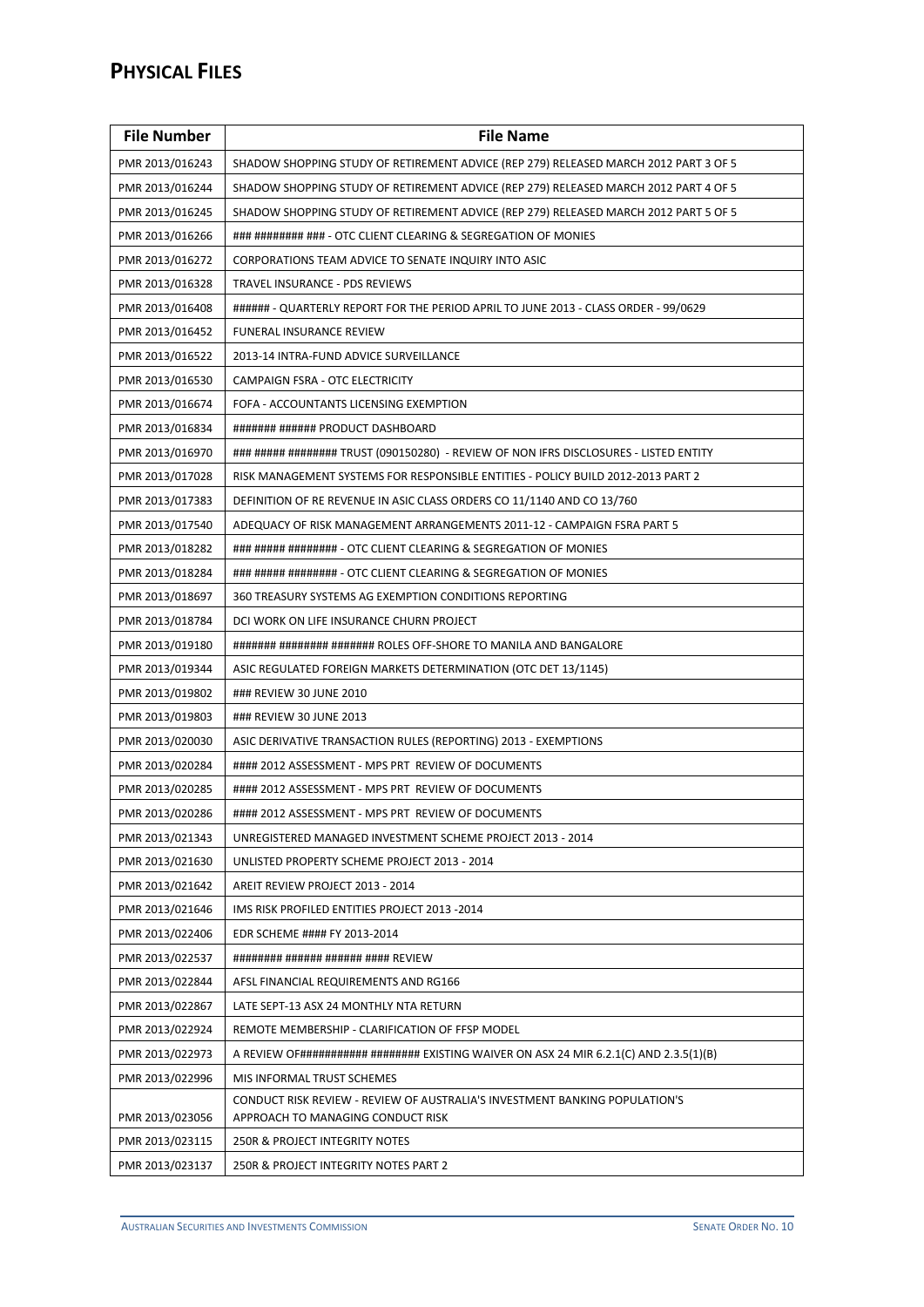#### **PHYSICAL FILES**

| <b>File Number</b> | <b>File Name</b>                                                                                   |  |
|--------------------|----------------------------------------------------------------------------------------------------|--|
| PMR 2013/023138    | 250R & PROJECT INTEGRITY NOTES PART 3                                                              |  |
| PMR 2013/023139    | 250R & PROJECT INTEGRITY NOTES PART 4                                                              |  |
| PMR 2013/023414    | CAPITAL RETURNS REVIEW                                                                             |  |
| PMR 2013/023449    | TRUSTEES FOR HIRE PROJECT 2013/14                                                                  |  |
| PMR 2013/023496    | ### ##### - 2013 S794C AND S823C ANNUAL ASSESSMENT CS FACILITIES TEAM WORKING PAPERS               |  |
| PMR 2013/023628    | WARNING REAL ESTATE AGENTS ABOUT UNLICENSED SMSF ADVICE AND MISLEADING ADVERTISING                 |  |
| PMR 2013/023631    | CLASS RULE WAIVER-ASIC MARKET INTEGRITY RULES (COMPETITION IN EXCHANGE MARKETS) 2011               |  |
| PMR 2013/023664    | ASIC WARNS CONSUMERS ABOUT ADS RECOMMENDING SMSFS PURCHASE PROPERTIES<br>THROUGH GOVERNMENT SCHEME |  |
| PMR 2013/023684    | ### SUBORDINATED NOTES 2 - GENERAL PROJECT FINANCIAL SERVICES                                      |  |
| PMR 2013/023753    | DCI REVIEW OF RESPONSES TO CP 212 - CCI AND SICKNESS AND ACCIDENT INSURANCE                        |  |
| PMR 2013/023846    | MANAGEMENT DISCUSSION AND ANALYSIS - POLICY DEVELOPMENT                                            |  |
| PMR 2013/023847    | MANAGEMENT DISCUSSION AND ANALYSIS - POLICY DEVELOPMENT PART 2                                     |  |
| PMR 2013/023848    | MANAGEMENT DISCUSSION AND ANALYSIS - POLICY DEVELOPMENT PART 3                                     |  |
| PMR 2013/024026    | CREDIT CARD LIMIT INCREASE APPLICATIONS & PROCESSES                                                |  |
| PMR 2013/024075    | SMSF TASKFORCE PROJECT                                                                             |  |
| PMR 2013/024098    | <b>SMSF TASKFORCE PROJECT</b>                                                                      |  |
| PMR 2013/025022    | MOU - MONEYSMART'S AGREEMENT WITH ACCC AND ATO                                                     |  |
| PMR 2013/025088    | ### ##### ######## - OTC CLIENT CLEARING & SEGREGATION OF MONIES                                   |  |
| PMR 2013/025888    | REGARDING SOCIAL IMPACT BONDS - ### ###                                                            |  |
| PMR 2013/026021    | OPERATING AND FINANCIAL REVIEW PROJECT                                                             |  |
| PMR 2013/026205    | ### ###### ######## - OTC CLIENT CLEARING & SEGREGATION OF MONIES                                  |  |
| PMR 2013/026612    | ### ###### ######## - OTC CLIENT CLEARING & SEGREGATION OF MONIES                                  |  |
| PMR 2013/027413    | PRODUCT GUARANTEE ENQUIRY                                                                          |  |
| PMR 2013/027605    | UNLISTED MORTGAGE FUND PROJECT 2013/14                                                             |  |
| PMR 2013/014075    | #### 2012 ASSESSMENT - MPS PRT REVIEW OF DOCUMENTS                                                 |  |
| PMR 2013/014613    | CCU WHEAT INDUSTRY ADVISORY TASKFORCE                                                              |  |
| PMR 2013/015311    | PROJECT #####                                                                                      |  |
| PMR 2013/015497    | ######## ##### ASSOCIATION                                                                         |  |
| PMR 2013/019664    | ADVICE GENERAL - ### ### - CORPORATIONS BRISBANE - SEPTEMBER 2013 TO                               |  |
| PMR 2013/020827    | IMS DISCLOSURE AND ADVERTISING 2013 - 2014                                                         |  |
| PMR 2013/025595    | DCI - ### #### AND CONSUMER CREDIT REGULATION - MG NOTES                                           |  |
| PMR 2013/025807    | ####### ## ######- QUARTERLY REPORT FOR THE PERIOD JULY TO SEPTEMBER 2013                          |  |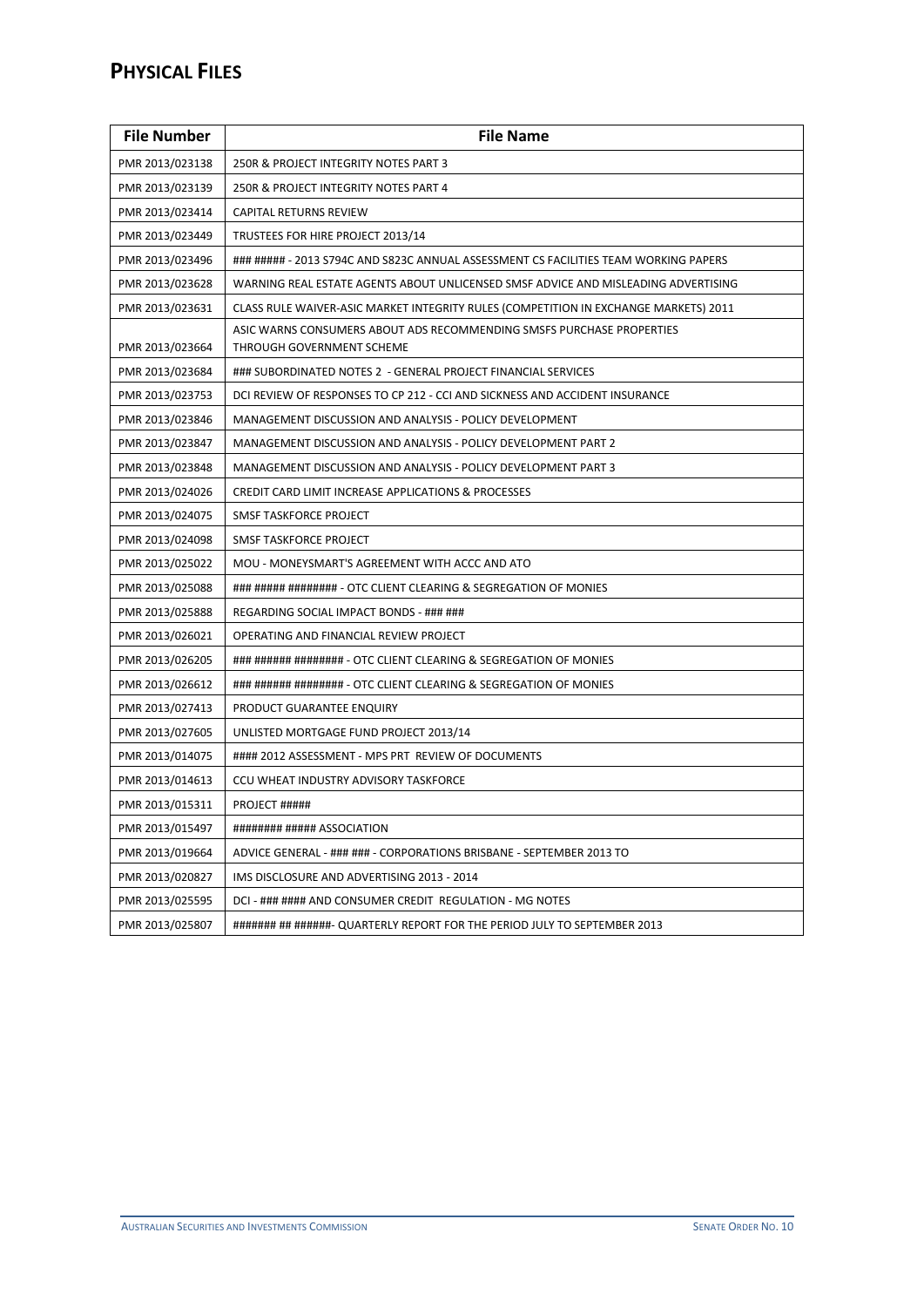| <b>File Number</b> | <b>File Name</b>                                                            | Parent                                                                    |
|--------------------|-----------------------------------------------------------------------------|---------------------------------------------------------------------------|
| 2013 - 005924      | 2013 - Discretionary & Non-Discretionary Investments -<br>Literature Review | 2013                                                                      |
| 2013 - 004783      | 2013 - Economic and Regulatory Cycles                                       | 2013                                                                      |
| 2013 - 007068      | 2014 International Financial Literacy events                                | INTERNATIONAL FINANCIAL LITERACY<br><b>EVENTS CALENDAR</b>                |
| 2013 - 006357      | <b>Commission Reports</b>                                                   | Annual Money Week 2014                                                    |
| 2013 - 006706      | Competition in Exchange Markets) (MIR)                                      | Disposed Files 2013                                                       |
| 2013 - 005972      | Competition in Exchange Markets) (MIR) (13-20077)                           | Market Integrity Rules Projects 2013                                      |
| 2013 - 004808      | Compliance Program 2013                                                     | Credit Annual Compliance Certificate<br>Compliance Program                |
| 2013 - 004802      | Compliance Program 2013                                                     | Unlisted Public Companies - Non-Lodgement<br><b>Compliance Programmes</b> |
| 2013 - 004810      | Compliance Program 2013                                                     | Foreign Companies Compliance Programmes                                   |
| 2013 - 004812      | Compliance Program 2013                                                     | Managed Investment Scheme<br><b>Compliance Programmes</b>                 |
| 2013 - 004803      | Compliance Program 2013                                                     | Disposed Files 2013                                                       |
| 2013 - 004811      | Compliance Program 2013                                                     | Large Proprietary Companies<br><b>Compliance Programmes</b>               |
| 2013 - 004809      | Compliance Program 2013                                                     | <b>Financial Services Licensees</b><br><b>Compliance Programmes</b>       |
| 2013 - 005080      | Consumer Affairs Victoria                                                   | <b>FTOG Data Requests</b>                                                 |
| 2013 - 006210      |                                                                             | <b>Industry Associations</b>                                              |
| 2013 - 006074      | Consumer lease agreement Apr 2013                                           | Privacy                                                                   |
| 2013 - 006884      | Corporate partnerships                                                      | Policy and Partnerships                                                   |
| 2013 - 004637      | Corporations and Corporate Governance                                       | Markets                                                                   |
| 2013 - 004612      | Corporations and Corporate Governance                                       | Markets                                                                   |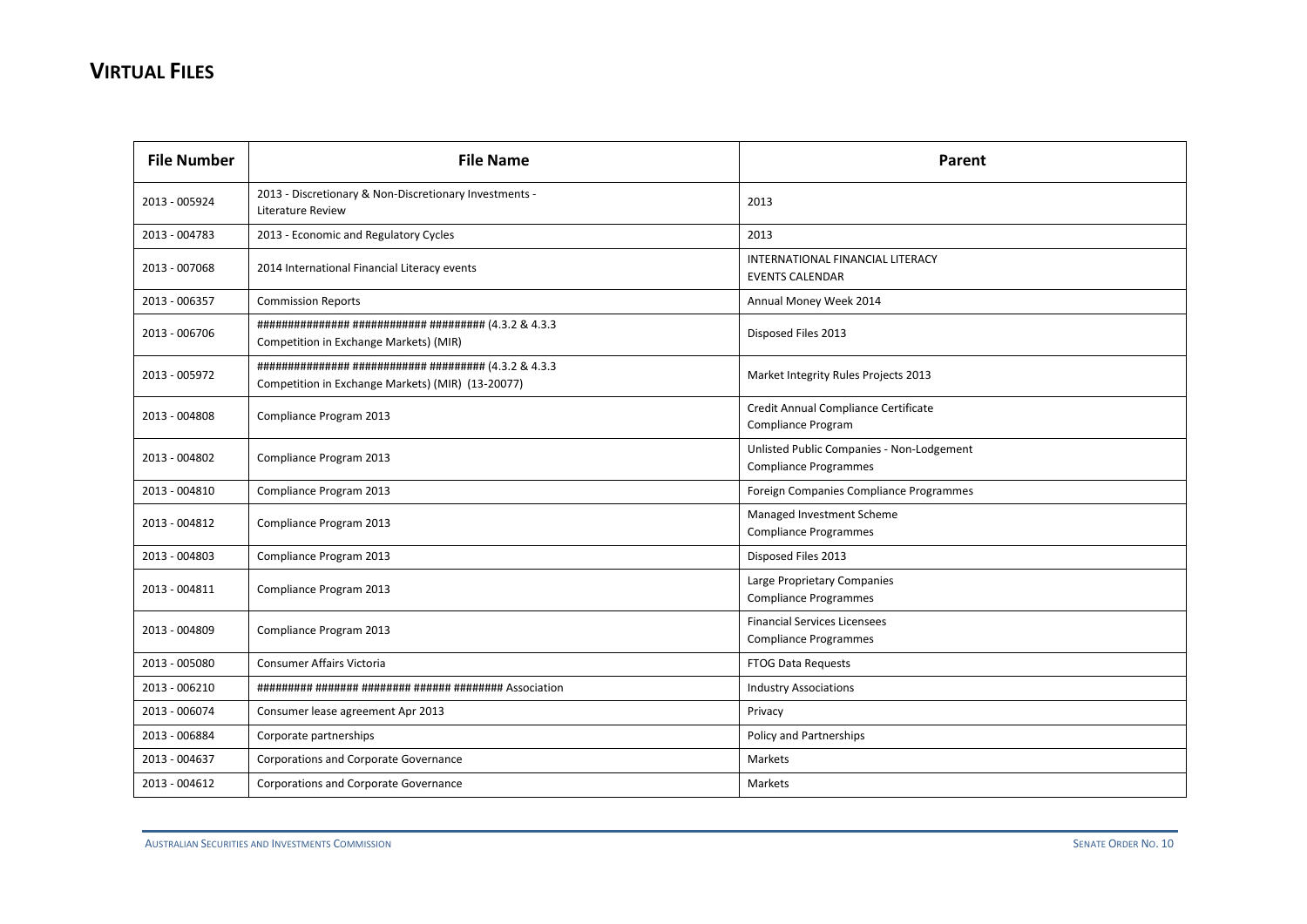| <b>File Number</b> | <b>File Name</b>                                                              | Parent                                                     |
|--------------------|-------------------------------------------------------------------------------|------------------------------------------------------------|
| 2013 - 007425      | CP213                                                                         | <b>Published Consultation Papers</b>                       |
| 2013 - 004849      | CP214                                                                         | <b>Published Consultation Papers</b>                       |
| 2013 - 005328      | CP215                                                                         | <b>Published Consultation Papers</b>                       |
| 2013 - 005919      | CP216                                                                         | <b>Published Consultation Papers</b>                       |
| 2013 - 006407      | CP217                                                                         | <b>Published Consultation Papers</b>                       |
| 2013 - 007426      | CP218                                                                         | <b>Published Consultation Papers</b>                       |
| 2013 - 007384      | CP219                                                                         | <b>Published Consultation Papers</b>                       |
| 2013 - 004952      | Credit card travel insurance - policy document reviews                        | <b>General Insurance Products</b>                          |
| 2013 - 006075      | Credit register and amending personal details Sept 2013                       | Privacy                                                    |
| 2013 - 006120      | December 2012 update_s 102 for SMSF and Banking Act<br>and Life Insurance Act | Delegations                                                |
| 2013 - 005450      | ########## Management Business Trust 2013 relief modification                 | <b>Other Relief</b>                                        |
| 2013 - 006160      | ####                                                                          | Australian Derivative Trade<br><b>Repository Licensees</b> |
| 2013 - 006161      | <b>Enterprise Agreement</b>                                                   | 2014                                                       |
| 2013 - 007383      | Freezing of Assets in Foreign Jurisdictions                                   | Policies, Procedures & Guidelines                          |
| 2013 - 007027      | ### Financial Planning - FOFA visits                                          | $D-F$                                                      |
| 2013 - 007602      | Gazette CUMA - 2014                                                           | Companies                                                  |
| 2013 - 004972      | Gazettes - 2012-2013                                                          | Reporting                                                  |
| 2013 - 006769      | Government Connect Working Group                                              | MoneySmart - Government Connect                            |
| 2013 - 004178      | <b>High Court Reports</b>                                                     | Reporting 2013-2014                                        |
| 2013 - 004335      | Holding Scheme Property and Other Assets: Update to RG 133                    | <b>Regulation Impact Statements</b>                        |
| 2013 - 005969      | ###### ######### Pty Ltd - management rights scheme - PF187                   | Other Relief                                               |
| 2013 - 006239      | Incoming Govt Brief - September - October 2013                                | <b>Submissions &amp; Government Relations</b>              |
| 2013 - 005430      | Info Sheet 152: Public Comment                                                | Policies, Procedures & Guidelines                          |
| 2013 - 005477      | Insolvency Statistics (Schedule B) 2013                                       | Reports - Other                                            |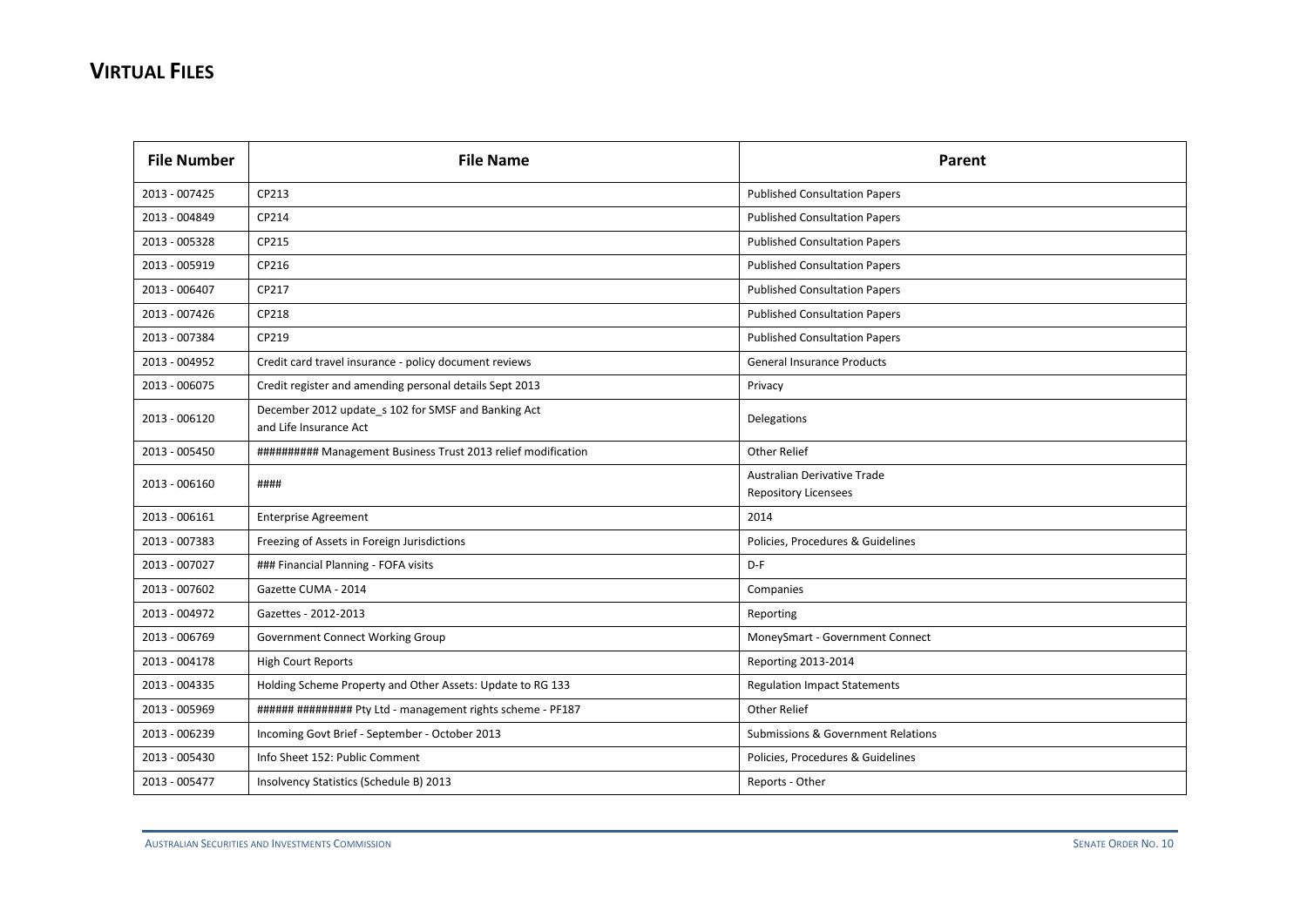| <b>File Number</b> | <b>File Name</b>                                                                     | Parent                                                |
|--------------------|--------------------------------------------------------------------------------------|-------------------------------------------------------|
| 2013 - 007057      | International policy and papers                                                      | Policy and Partnerships                               |
| 2013 - 006869      | Parliamentary Liaison - COO - 2013-14                                                | Government                                            |
| 2013 - 005401      | Parliamentary Liaison work                                                           | <b>Escalated Matters</b>                              |
| 2013 - 006108      | Phoenix Working Group                                                                | Insolvency Practitioners (IP)                         |
| 2013 - 006398      | PII policy and operational issues                                                    | <b>Scheme Management</b>                              |
| 2013 - 004999      | Policy - Prudential tools                                                            | Other - Policy Development                            |
| 2013 - 004263      | Privacy Act Reforms                                                                  | <b>Project Management</b>                             |
| 2013 - 006247      | <b>Project Manager Documents</b>                                                     | MoneySmart - Government Connect                       |
| 2013 - 005115      | <b>Promotional Materials Group</b>                                                   | Internal Committees & Meetings                        |
| 2013 - 004824      | Publications                                                                         | <b>ASIC Registry Information</b>                      |
| 2013 - 004752      | <b>Registry Policy Forum</b>                                                         | Policies, Procedures & Guidelines                     |
| 2013 - 006384      | Reporting for the Commission                                                         | Market Supervision - Period<br>1 Jul 13 to 30 June 15 |
| 2013 - 005673      | Request from Treasury re updates post elections Sept 2013                            | Authorisations                                        |
| 2013 - 007842      | Review of OTC Electricity Derivative Market ###- Risk<br><b>Management Practices</b> | Reports - Other                                       |
| 2013 - 004323      | RG 000 Derivative Transaction Reporting                                              | <b>Regulatory Guides</b>                              |
| 2013 - 007433      | RG 000 Greyhound Racing and Breeding Schemes                                         | <b>Regulatory Guides</b>                              |
| 2013 - 004377      | RG 000 Risk Management Systems of Responsible Entities                               | <b>Regulatory Guides</b>                              |
| 2013 - 006392      | RG 008 Hearings Practice Manual                                                      | <b>Regulatory Guides</b>                              |
| 2013 - 006263      | RG 148 Post Implementation Review 2013-2014                                          | <b>Investment Managers &amp; Superannuation</b>       |
| 2013 - 005358      | RG work                                                                              | F A MDA Policy review                                 |
| 2013 - 004437      | <b>RG249</b>                                                                         | <b>Published Regulatory Guides</b>                    |
| 2013 - 005380      | <b>RG250</b>                                                                         | <b>Published Regulatory Guides</b>                    |
| 2013 - 005607      | <b>RG251</b>                                                                         | <b>Published Regulatory Guides</b>                    |
| 2013 - 006783      | Sanctions & Penalties Report 2014                                                    | Other - Policy Development                            |